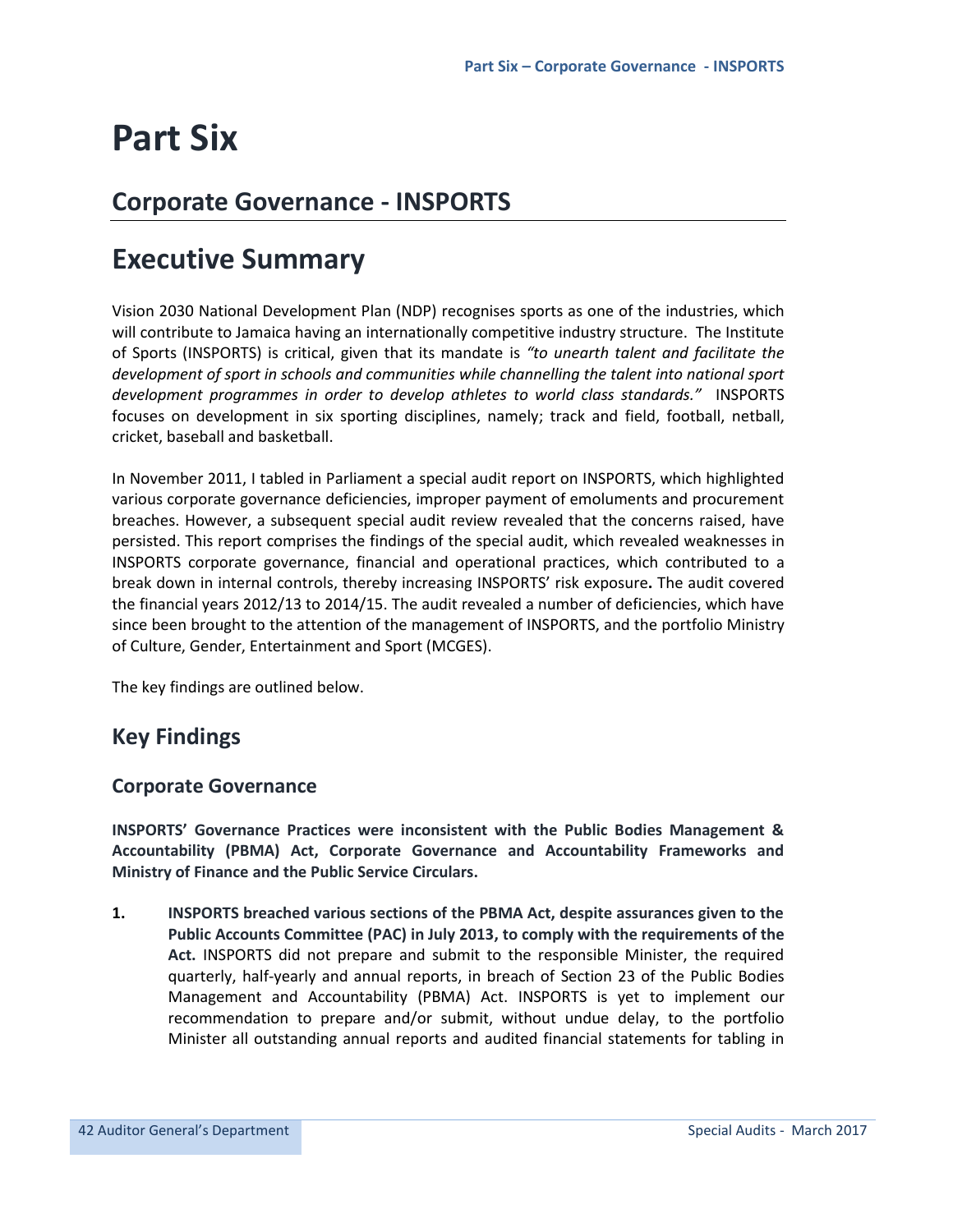the Houses of Parliament. INSPORTS has never submitted Annual Reports, and the last audited financial statement prepared was for the financial year 1991/1992. INSPORTS, by its non-submission of the statutory Annual Report and Audited Financial Statements for 23 years, has deprived the portfolio Ministry and Parliament of its oversight function regarding the financial and operational performance. INSPORTS failure not only breached the Law, but is worrying from a fiduciary responsibility position, given that its accounting records showed that for the six-year period 2005-06 to 2010-11, total revenues amounted to \$1.4 billion, while expenditure totalled \$1.5 billion.

While INSPORTS' Board established a Finance and Audit Committee, it did not engage an Internal Auditor to undertake the necessary review of internal controls as part of its corporate governance responsibility. The lack of proper controls of financial management, including maintenance of accounting records also contributed to INSPORTS' inability to enable the preparation of financial statements for the last 23 years.

- **2. INSPORTS Board did not develop "specific and measurable objectives and performance targets" as required by Section 6(1) (c) of the PBMA Act.** INSPORTS did not include any performance targets in the Operational Plan for 2012-13. INSPORTS outlined 27 performance targets, in its 2013-14 Operational Plan, for the promotion and development of seven sporting disciplines. However, there was no evidence such as minutes or annual reports, to indicate that INSPORTS assessed the achievement of targets set for sports promotion and development. Hence, we could not assess whether these targets were achieved or whether the outcomes informed its 2014-15 Operational plan. Therefore, we were unable to ascertain how INSPORTS satisfies itself that: it is fulfilling its mandate to develop sports in schools and communities; and contributing to the achievement of the Vision 2030 National Strategy for sports development in Jamaica.
- **3. INSPORT's Board operated without a Charter**<sup>36</sup>**, while its sub-committees did not have in place terms of reference (TOR) to define the roles and responsibilities of the directors, including their responsibilities for corporate governance, as required by the GoJ Corporate Governance Framework.** The oversight of INSPORTS operations was impaired by the failure of the Board and its sub-committees, to convene regular meetings to effectively direct and monitor the strategic and financial operations of INSPORTS. For example, during the financial year 2015-16, the Board only met twice, in May and October 2015 and the Board met seven times in each of the financial years 2013-14 and 2014-15 and six times in 2012-13. To its credit, INSPORTS Board established the Corporate Governance and Human Resource sub-committees in 2013 and a Finance and Audit Committee in 2012. However, we found no evidence that the Finance and Audit Committee met or took action to protect the financial assets and report on the effectiveness of the administrative and accounting controls despite its fiduciary duty to do so.

Ī

l.

 $36$  Recommended Practice No. 1 (PRINCIPLE 2 -ROLES AND RESPONSIBILITIES OF THE BOARD)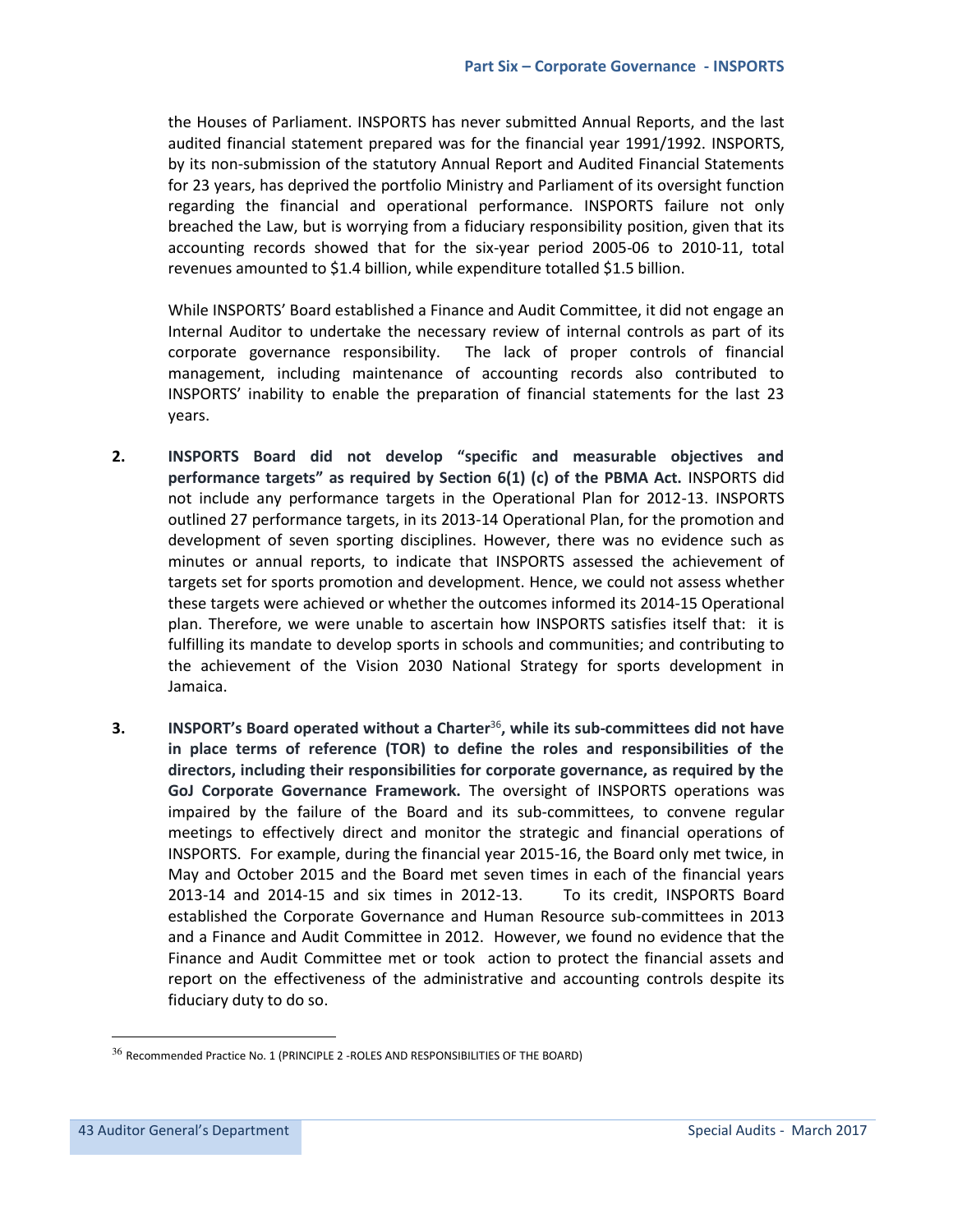**4. Between June 2013 and February 2015, INSPORTS re-engaged the services of nine retired officers without the prior approval of the Ministry of Finance and the Public Service (MoFPS) as required by Section 20 of the PBMA Act and MoFPS Guidelines.** The officers were engaged with annual salaries and travelling allowances totalling \$14.02 million. We observed that it was not until February 25, 2015 that the Administrative Director sought approval from the MoFPS for engagement of the officers. INSPORTS sought approval in February 2015 and MoFPS granted retroactive approval for four of the nine officers in March 2015.

The new Board to govern the operation of the Institute has been in place since July 2016. An official meeting with the Board was held in July 2016. Immediate training and capacity building will be delivered to the new Board of Directors in relation to the Corporate Governance Framework and other relevant GoJ legal frameworks, policies and procedures. Institution of Board Charter, establishment of requisite Sub Committee as well as terms of reference for all sub-committees will also be incorporated.

#### *Source: Letter from MCGES (Portfolio Ministry) dated May 24, 2016 in response to AuGD draft report.*

## **Weaknesses in Internal Controls**

**INSPORTS did not employ strong systems of internal controls over its accounting, financial and human resource practices.** 

- **5. INSPORTS failed to develop and implement adequate standard operational procedures (SOPs) and procedural manuals to guide the administration of its financial and human resource management activities.** At the time of our audit, INSPORTS Financial Policies and Procedures Manual and the Human and Resource Manual were in draft. This may have contributed to a general lack of accountability and transparency over the purchase of goods and services whereas an approved document would have demanded the required level of enforcement. INSPORTS did not provide adequate documentation to support 116 cheque payments totalling \$2.03 million made during the period March 2013 to May 2014. Also, INSPORTS failed to present to us vouchers in relation to payments made during 2015-16. Further, weaknesses in the maintenance of accounting records at INSPORTS prevented us from analysing the Institute's outstanding payables and statutory returns. For example, INSPORTS failed to present a schedule of aged payables and outstanding statutory payments despite repeated requests.
- **6. INSPORTS did not implement a proper inventory management system to account for the receipt and storage of sporting gears.** INSPORTS provided data, which showed that over the period, April 2012 and October 2015, the Institute purchased sporting gears valuing \$12 million for distribution to various sports clubs, schools and other community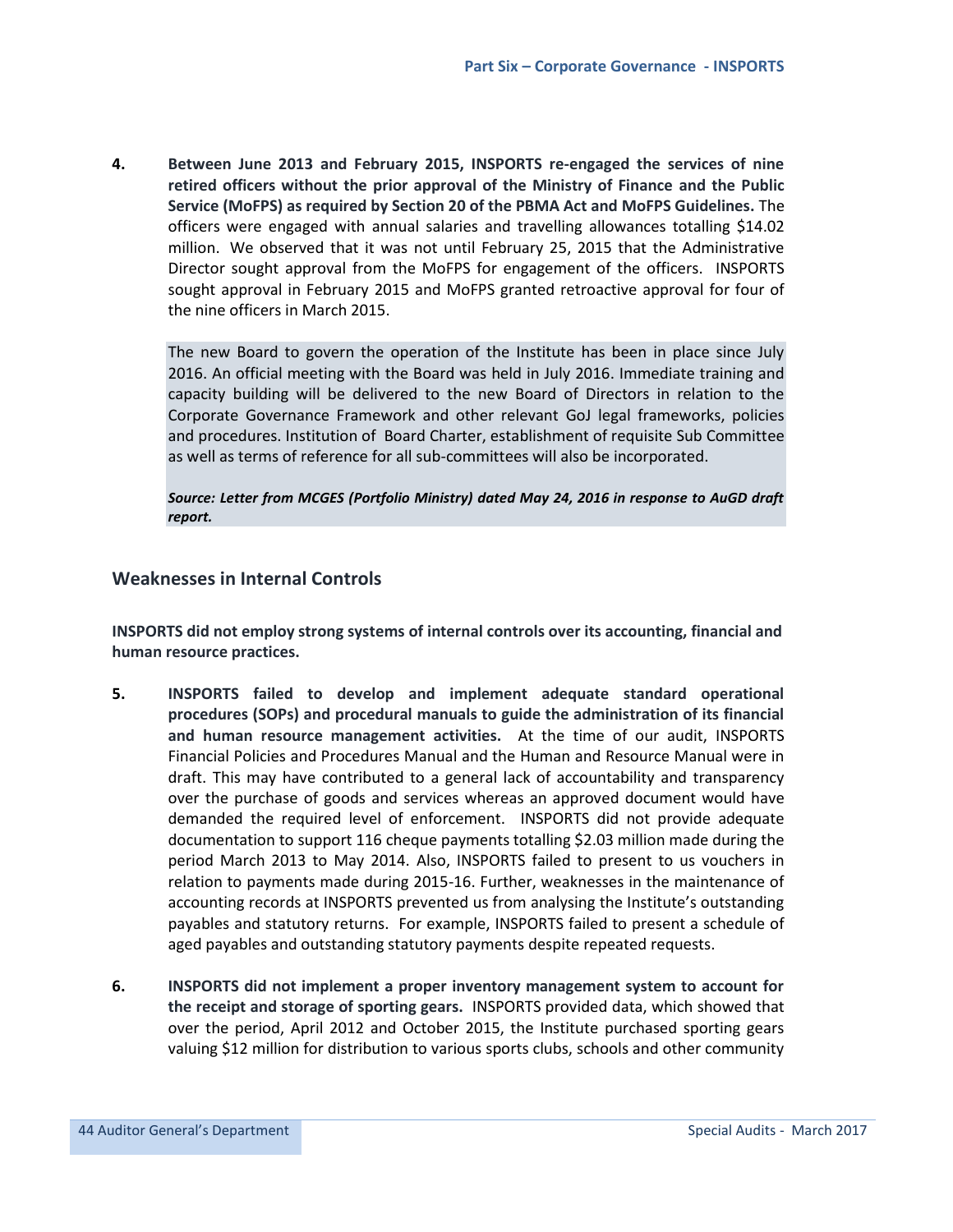organisations. INSPORTS noted that it also received sponsorship in the form of sporting gears from corporate Jamaica. However, INSPORTS was unable to state the level of inventory, as there was no inventory management system to account for the receipt, storage and distribution for items purchased and those received through donations. We also noted that INSPORTS did not have in place, a system to account for all tickets distributed to patrons for admission to sporting events held at the National Stadium.

A Corrective Action Plan is being developed to address the weaknesses identified. This included drafting manuals including a Human Resource Manual, Inventory Policies and Procedures Manual, Ticket Distribution and Gate Receipts Procedures Manual. The financial policies and procedures manual will be improved where appropriate. The current inventory management system has been improved in keeping with the AGD's recommendations and the distribution register has been amended to include the pertinent information recommended by the AGD. A form, which can act as a stores record is to be used to document all goods purchased or donated, and an officer of the Agency has been assigned responsibility to ensure these records are kept and management will periodically monitor them. Additionally, an update of the inventory was done of the sports gear bought by the entity and all donations since the audit have been issued. The draft Inventory Policies and Procedures Manual is awaiting approval.

#### *Source: Source: Letter from MCGES dated May 24, 2016 (Portfolio Ministry) in response to AuGD draft report.*

#### **Recommendation**

INSPORTS need to take immediate steps to comply with the requirements of the PBMA Act in accordance with the AuGD's earlier recommendations. INSPORTS should make every effort to implement internal controls in order to address the current financial and operational deficiencies and improve its Governance practices.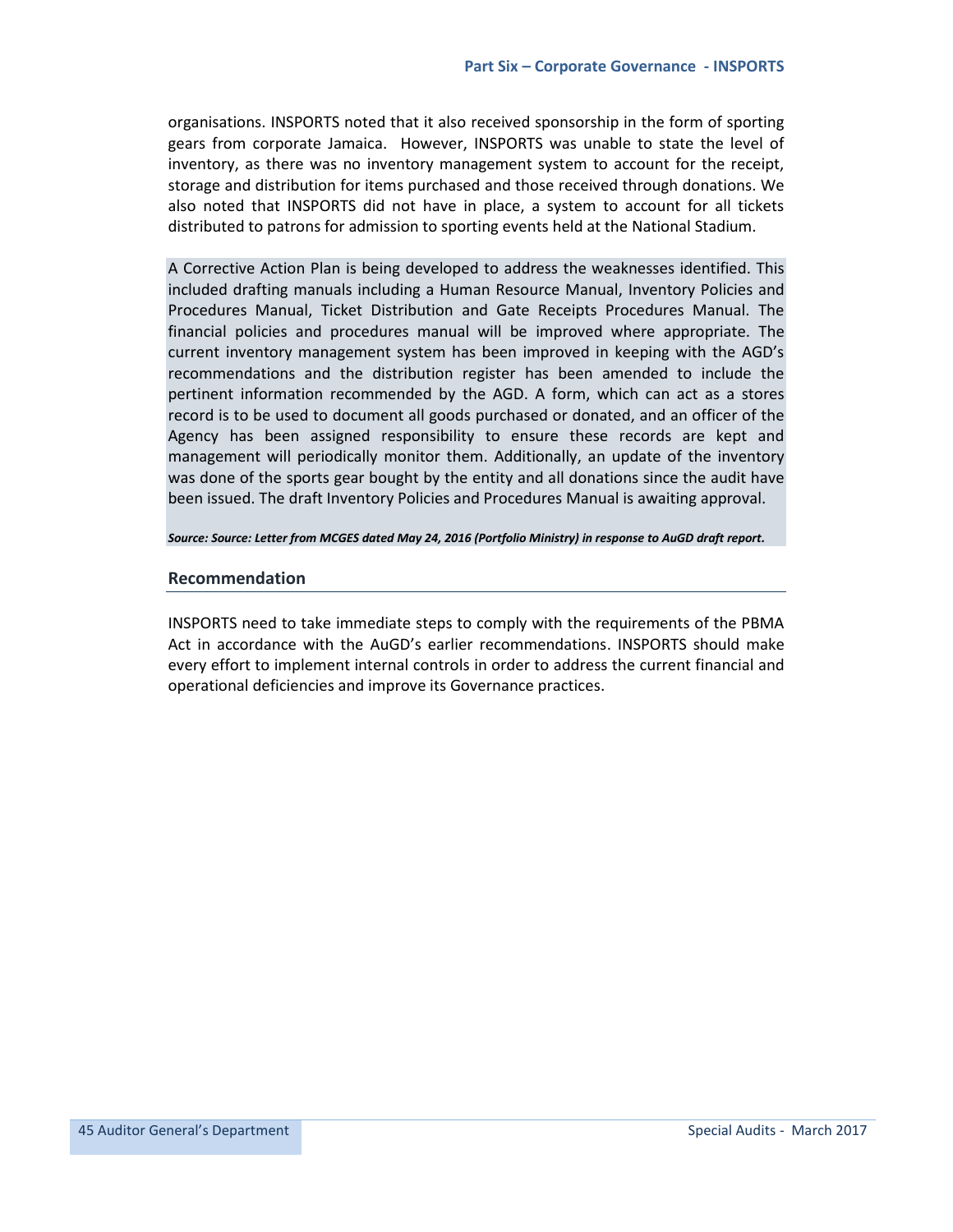## **Introduction**

## **Background**

**6.1** The Institute of Sports Limited (INSPORTS) was established on April 1, 1978 and falls under the portfolio responsibility of the Minister of Sports as such is now under the Ministry of Culture, Gender, Entertainment and Sport (MCGES). The operation of INSPORTS is managed by a 15-member Board of Directors and is guided by the Companies Act Jamaica, Financial Administrative and Audit (FAA) Act, the Public Bodies Management and Accountability Act (PBMA), GoJ Corporate Governance Framework for Public Bodies and other applicable laws and regulations governing the operations of Ministries Departments and Agencies (MDAs).

## **INSPORTS mandate**

**6.2** INSPORTS mandate *"is to unearth talent and facilitate the development of sport in schools and communities while channelling the talent into national sport development programmes in order to develop athletes to world class standards."*

### **Governance at INSPORTS**

**6.3** The Board's role is to oversee the management and governance of INSPORTS in ensuring transparency and accountability in the operational and financial activities of the entity. Section 6 of the PBMA Act requires boards of public bodies to, 'take such steps as are necessary, for the efficient and effective management of the public body; ensure the accountability of all persons who manage the resources of the public body; develop adequate information, control, evaluation and reporting systems within the body; and develop specific and measurable objectives and performance targets for that body.'

## **Poor Governance and Monitoring**

## **INSPORTS failed to submit required reports to responsible Minister**

**6.4** We found that INSPORTS did not prepare and submit to the responsible Minister, the required quarterly, half-yearly and annual reports, in breach of the Public Bodies Management and Accountability (PBMA) Act. Section 23 of the PBMA Act as well as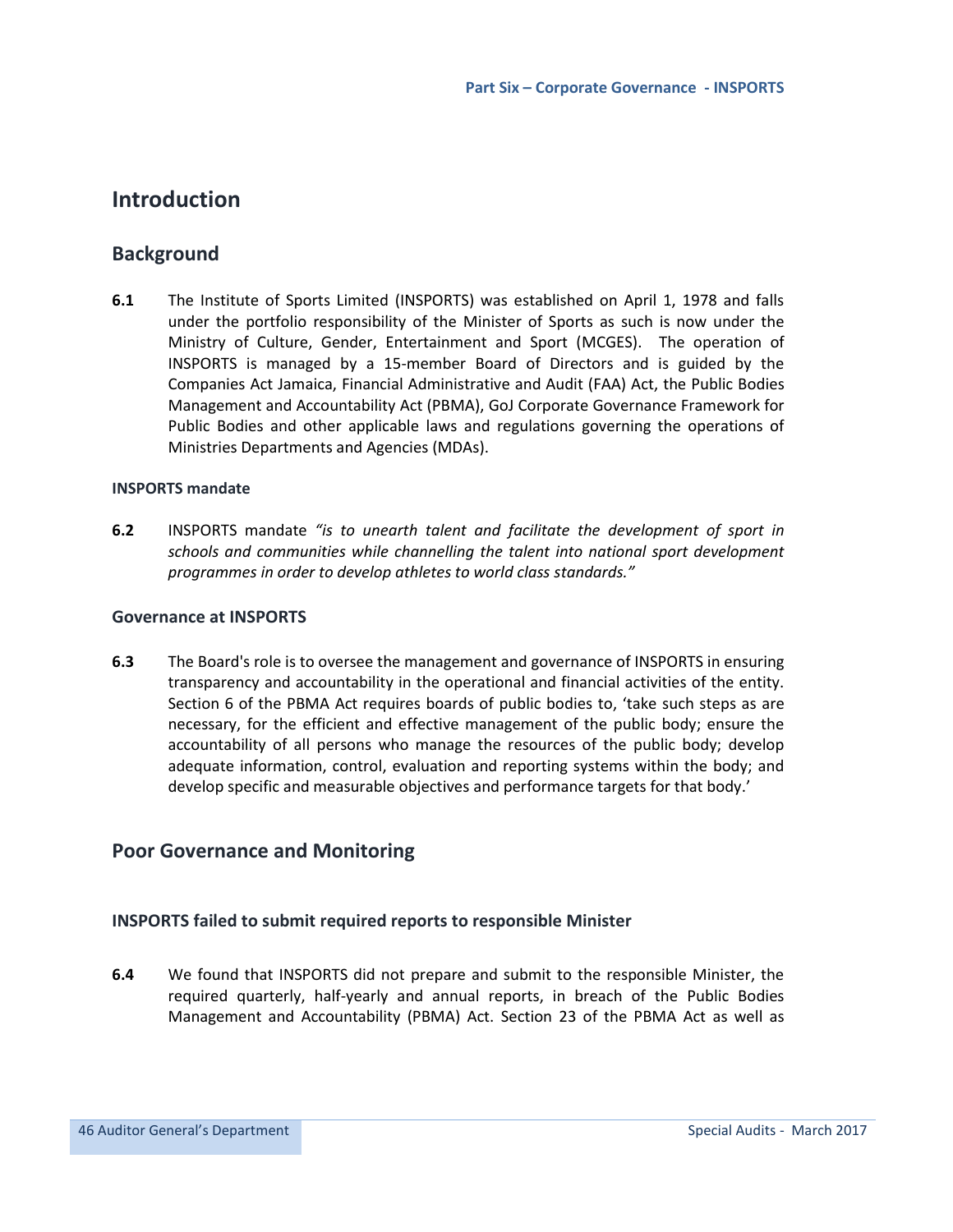Parts II and III of the Second Schedule, outline the detailed information to be provided to the responsible Minister to allow for proper oversight and accountability.

- **6.5** Further, INSPORTS has not caused to be prepared, audited financial statements for 23 years, in breach of Section 3 of the PBMA Act. The last audited financial statement was for the financial year 1991/1992. Audited financial statements are the main source of accountability of management's performance and provide reasonable assurance over the accuracy of financial statements.
- **6.6** INSPORTS' failure to prepare audited financial statements was the subject of our special audit report (dated November 2011), which recommended that INSPORTS should prepare and submit, without undue delay, to the portfolio Minister all outstanding annual reports and audited financial statements for tabling in the Houses of Parliament. INSPORTS has not engaged the service of an external auditor to be able to submit audited financial statements to ensure compliance with the PBMA Act. The inaction by INSPORTS management and the Board have deprived the portfolio Ministry and Parliament of its oversight function regarding the financial and operational performance. INSPORTS failure not only breached the Law, but is worrying from a fiduciary responsibility position, given that its accounting records showed that for the six-year period 2005-06 to 2010-11, total revenues amounted to \$1.4 billion, while expenditure totaled \$1.5 billion.

The Ministry is actively considering the reassignment of an officer from another Agency within the Portfolio of the Ministry who has the requisite skills and track record to act as a project manager to oversee the delivery of up to date financials and annual reports for INSPORTS.

*Source: Letter from MCGES (Portfolio Ministry) dated May 24, 2016.in response to AuGD draft report.* 

**6.7** The absence of the related plans and reports may impact the monitoring arrangements by the portfolio Ministry as outlined in the Cabinet-approved Corporate Governance Framework. Principle 15 states that:

The Permanent Secretaries as chief advisors to the Ministers are required to monitor performance against expected results, manage risks and advise/inform the Minister accordingly on Public Bodies, which operate within the portfolio responsibility of the Ministry. They also ensure coordination among Public Bodies within the Ministry's portfolio, which enhances policy coherence. They should know what is happening in the Public Bodies in order to assess whether the strategic objectives of the Ministry are being met through the Public Bodies.

*Source: GoJ Corporate Governance Framework.*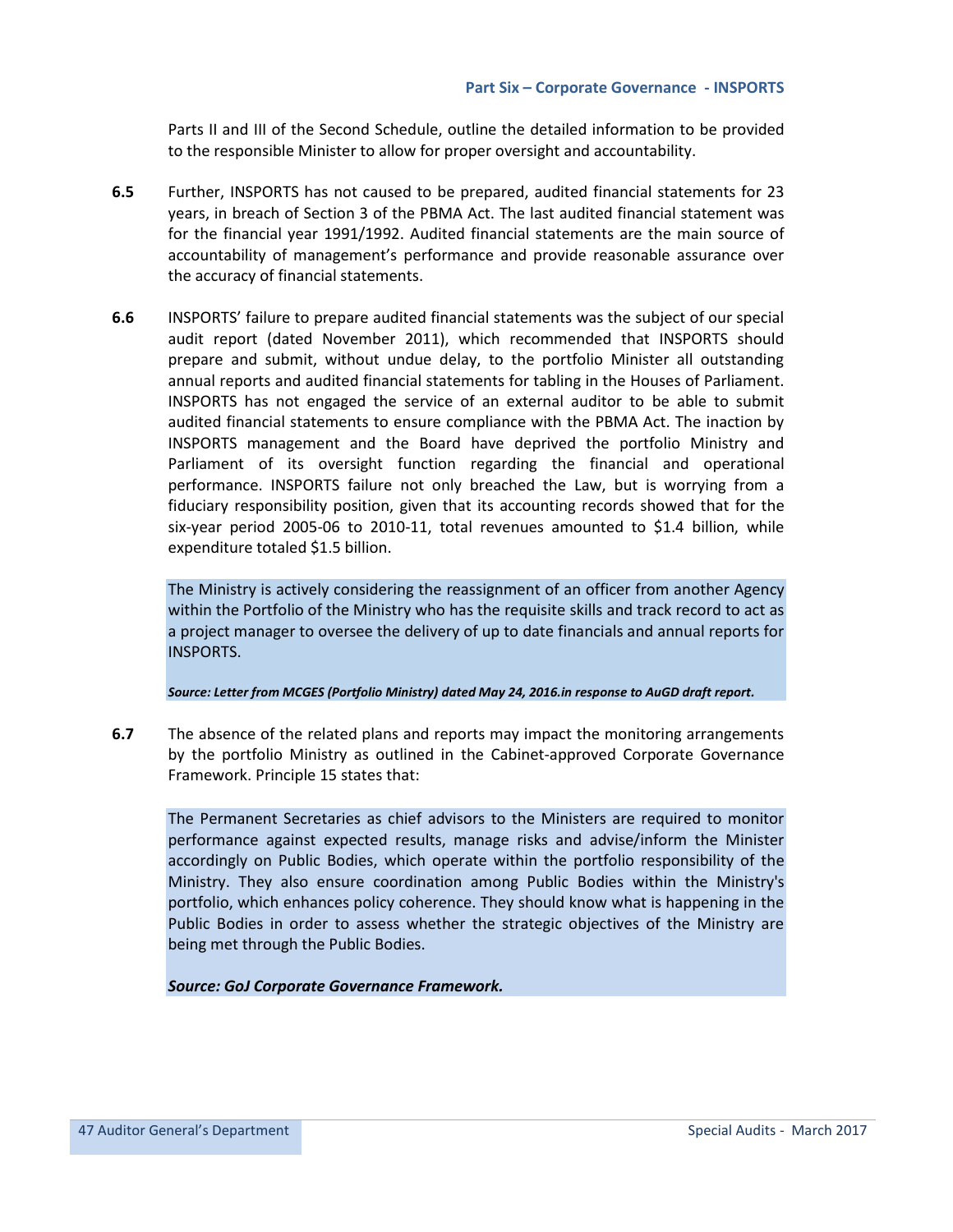**6.8** INSPORTS has not submitted any Board Minutes to the Permanent Secretary in compliance with Decision 17 of the Cabinet approved GoJ Accountability Framework for Senior Officers (January 2010).

## **INSPORTS Board's failure to meet regularly denies the entity the benefit of efficiencies to be derived from proper oversight**

**6.9** The Board's role is to oversee the management and governance of INSPORTS in ensuring transparency and accountability in its operational and financial activities, as required by the GoJ Corporate Governance Framework for Public Bodies and the PBMA Act. However, this oversight responsibility may be impaired as the Board failed to hold regular meetings. We found that since the start of the financial year 2015-16, the Board has only met twice in May and October 2015. The Board met seven times in each of the financial years 2013-14 and 2014-15 and six times in 2012-13. (**Figure 13**).

| Year         | <b>Months</b>                                                 | No. |
|--------------|---------------------------------------------------------------|-----|
| 2015-16      | May, October                                                  |     |
| 2014-15      | April; May; June; July; October; November,<br>March           |     |
| 2013-14      | May; July; August; September; November;<br>December; January. |     |
| 2012-13      | April; May; June; January; February, March                    | 6   |
| <b>Total</b> |                                                               | 22  |

**Figure 13 Number of Board and sub-committee meetings held (Mar-12 to Oct-15)** 

**Note: \***INSPORTS did not provide the minutes for meetings reportedly held March, May and Oct. 2015

**Source:** AuGD's analysis of board minutes and information provided by INSPORTS

**6.10** In addition, the Board is operating without a Charter<sup>37</sup>, while its sub-committees did not have terms of reference to define the roles and responsibilities of the directors, including their responsibilities for corporate governance, as required by the GoJ Corporate Governance Framework. We observed that the Board complied with the recommended practice of the Corporate Governance Framework to establish appropriately constituted sub-committees to give oversight of specialized functions. The Board established a finance and audit committee in 2012 and corporate governance and human resource committees in 2013. However, the Board did not develop the required Terms of References for the committees, as required by the Corporate

Ī

l.

 $37$  Recommended Practice No. 1 (PRINCIPLE 2 -ROLES AND RESPONSIBILITIES OF THE BOARD)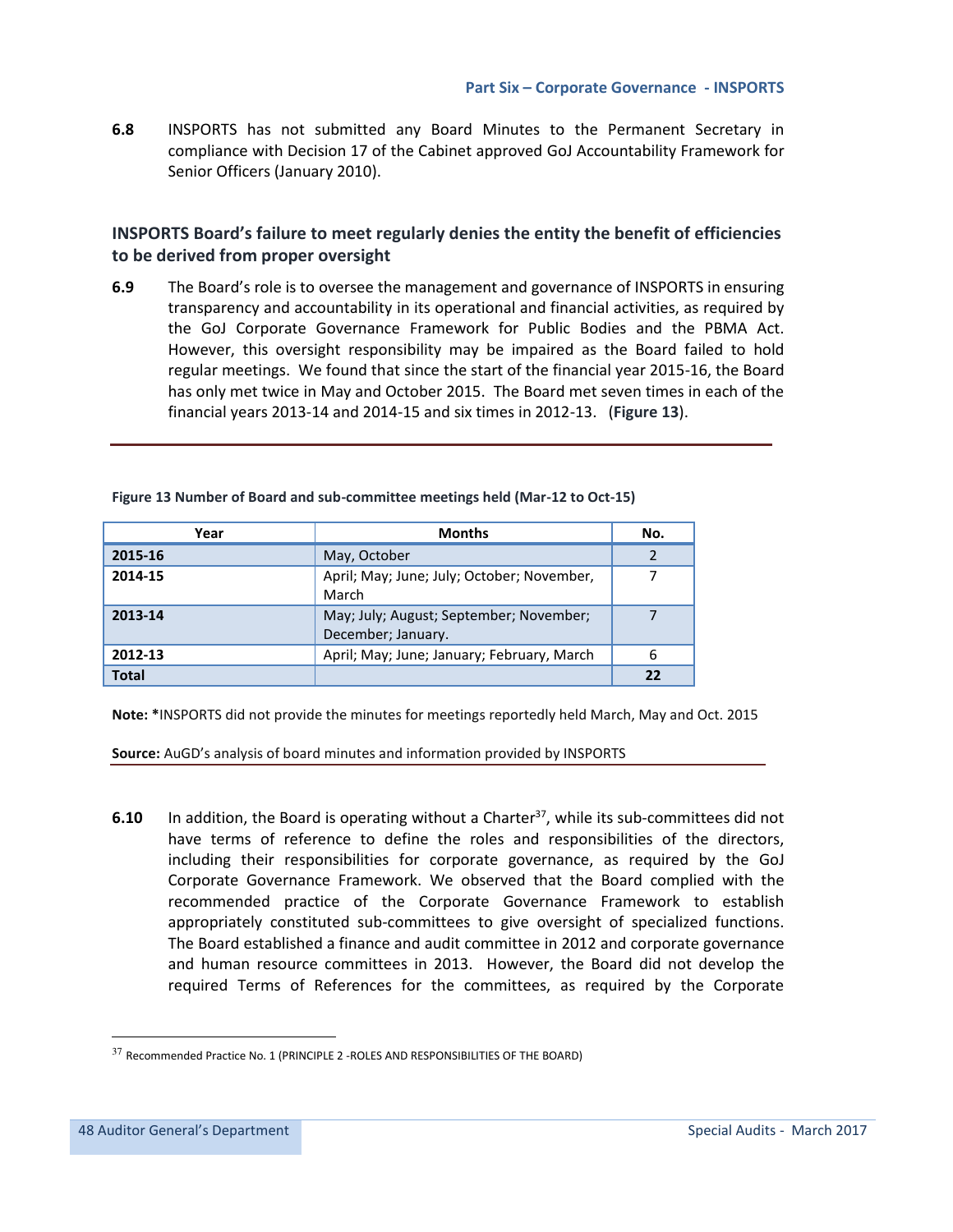Governance Framework $38$ . In addition, we found that the sub-committees did not convene regular meetings to provide effective oversight and strategic management to INSPORTS. INSPORTS did not provide the minutes of meetings of the sub-committees, for the period March 2012 to October 2015, despite request. We observed that the minutes of Board meetings<sup>39</sup> made references to only three meetings of the Corporate Governance Committee and one meeting of the Human Resource Committee.

**6.11** We found no evidence that the committee, which is critical to providing effective oversight of INSPORTS' financial and internal control activities, has ever met.

 Section 9(1) of the PBMA Act states among other things that the audit committee shall: *"advise the board on practices and procedures which will promote productivity and the quality and volume of service; the extent to which the objects of the public body are being achieved; and the adequacy, efficiency and effectiveness of the accounting and internal control structure and systems of the public body."* The inactivity of the Board and its sub-committees denied proper oversight and scrutiny of INSPORTS internal control activities and may have contributed to the inefficiencies in the maintenance of accounting records and absence of evidence of the achievement of key performance targets.

The new Board to govern the operation of the Institute has been in place since July 2016. Management also indicated that an official meeting with the Board was held in July 2016 but was not able to confirm whether other meetings have been held.

*Source: Letter from MCGES (Portfolio Ministry) dated May 24, 2016 in response to AuGD draft report.*

## **INSPORTS did not provide the necessary evidence to substantiate the achievement of sports development targets**

**6.12** INSPORTS Board did not develop specific and measurable objectives and performance targets, as required by Section 6(1) (c) of the PBMA Act. INSPORTS did not include any performance targets in the Operational Plan for 2012-13. INSPORTS outlined 27 performance targets, in its 2013-14 Operational Plan, for the promotion and development of seven sporting disciplines. However, there was no evidence such as minutes or annual reports, to indicate that INSPORTS assessed the achievement of targets set for sports promotion and development. Hence, we could not assess whether these targets were achieved or whether the outcomes informed its 2014-15 Operational plan. INSPORTS' inability to provide sufficient relevant data of its operational performance outcomes prevented us from assessing its achievement of the targets set for sports development for 2012-13 and 2013-14. In addition, we found no evidence

Ī

l.

<sup>38</sup> Recommended Practice No. 4 (PRINCIPLE 8: BOARD COMPOSITION) states that: "A Terms of Reference should be developed for each Board Committee."

 $39$  Board Minutes: February 20, 2013, December 12, 2013, January 29, 2014 and March 12, 2014.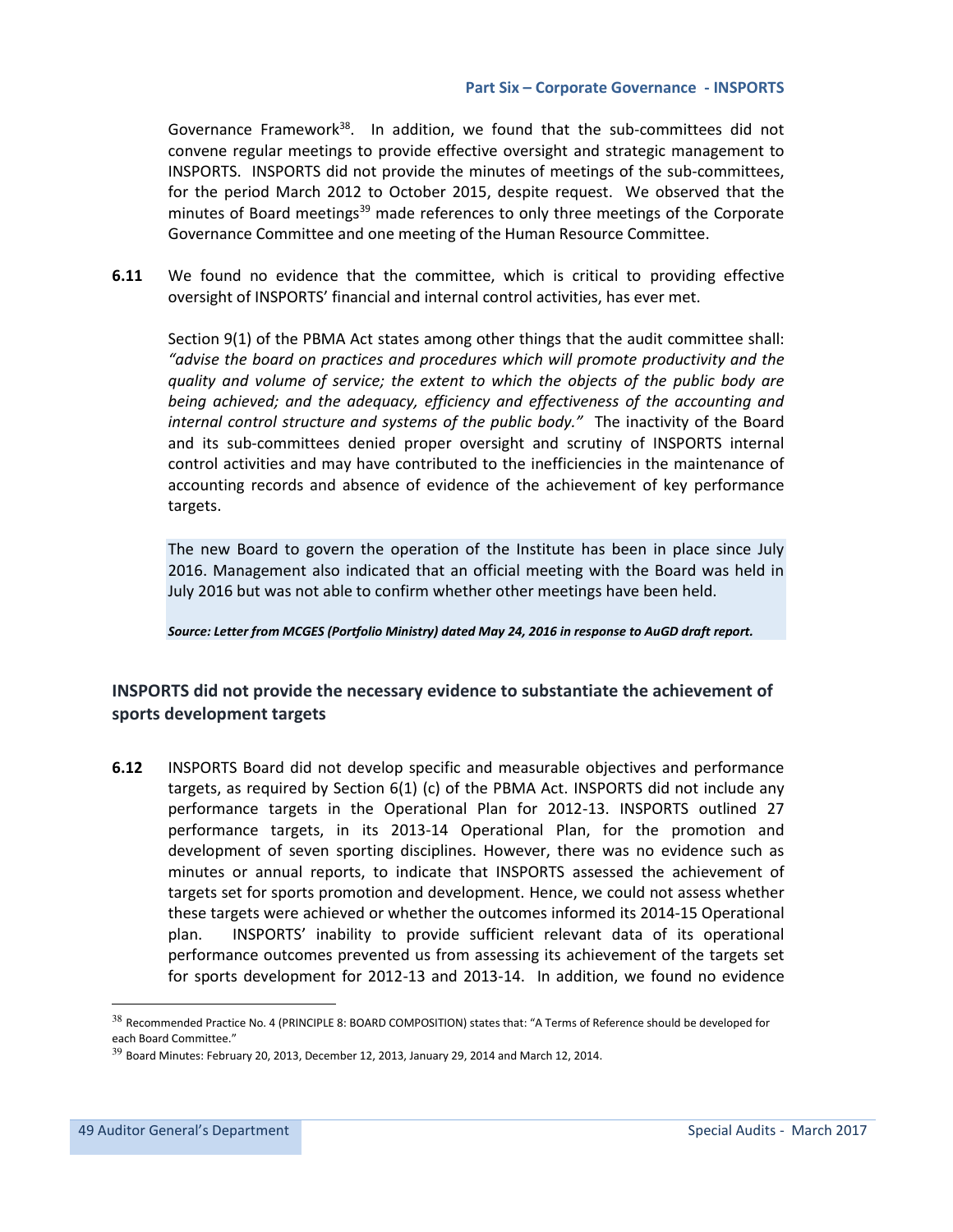that individual sports officers were assigned specific sports development target in order to achieve the overall targets as outlined in the 2013-14 Operational Plan. Sporting officers are required to, among other things, evaluate and monitor activities and projects using performance indicators and maintain records and produce written reports. However, INSPORTS failed to ensure that sports officers periodically track, measure and report on the outcomes of sporting programmes. Therefore, we were not certain as to how INSPORTS satisfies itself that: it is fulfilling its mandate to develop sports in schools and communities; and contributing to the achievement of the Vision 2030 National Strategy for sports development in Jamaica.

#### **INSPORTS engaged nine retired officers without prior approval of the MoFPS**

- **6.13** Between June 2013 and February 2015, the Administrative Director re-engaged the services of nine retired officers. The officers were contracted on annual salaries and travelling allowances totalling approximately \$14 million (**Figure 14**). The prior approval of the MoFPS was not obtained for the engagement of the officers and the payment of the related emoluments, as required by section 20 of the Public Bodies Management and Accountability (PBMA) Act and Ministry of Finance and the Public Service Circular No. 1626 dated April 06, 2010.
- **6.14** We observed that it was not until February 25, 2015, that the Administrative Director sought approval from the MoFPS for the engagement of the officers. MoFPS approval was obtained via letter dated March 6, 2015, granted approval for four of the officers to be employed with effect from April 1, and September 1, 2015 **(Figure 14)**.

| i igure 14 contract Onicers engaged prior to board and ivior rs approvan<br><b>Employee Name</b> | Date of<br>Contract | <b>Date MoFPS</b><br>Approval w.e.f | Salary    | <b>Travelling</b> |
|--------------------------------------------------------------------------------------------------|---------------------|-------------------------------------|-----------|-------------------|
| <b>Sports Officer 1</b>                                                                          | $2$ -Jun-13         | none                                | 724,992   | 514,500           |
|                                                                                                  |                     |                                     |           |                   |
| <b>Sports Officer 2</b>                                                                          | 26-Jun-13           | $1-Sep-15$                          | 724,992   | 514,500           |
| <b>Sports Officer 3</b>                                                                          | $26$ -Jun-13        | none                                | 724,992   | 514,500           |
| <b>Sports Officer 4</b>                                                                          | 27-Jun-13           | $1-Sep-15$                          | 724,992   | 514,500           |
| <b>Sports Officer 5</b>                                                                          | $2$ -Jan-14         | none                                | 861,788   | 514,500           |
| <b>Sports Officer 6</b>                                                                          | $21$ -Jan-14        | none                                | 861,788   | 514,500           |
| <b>Sports Coordinator 7</b>                                                                      | 16-Jun-14           | $1-Sep-15$                          | 1,631,171 | 514,500           |
| <b>International Relations</b><br>Administrator                                                  | 10-Feb-14           | none                                | 1,499,251 | 514,500           |
| <b>Sports Officer 8</b>                                                                          | 16-Feb-15           | $1-Apr-15$                          | 1,631,171 | 514,500           |
| <b>Total remuneration per annum</b>                                                              |                     |                                     | 9,385,137 | 4,630,500         |

**Figure 14 Contract Officers engaged prior to Board and MoFPS approval**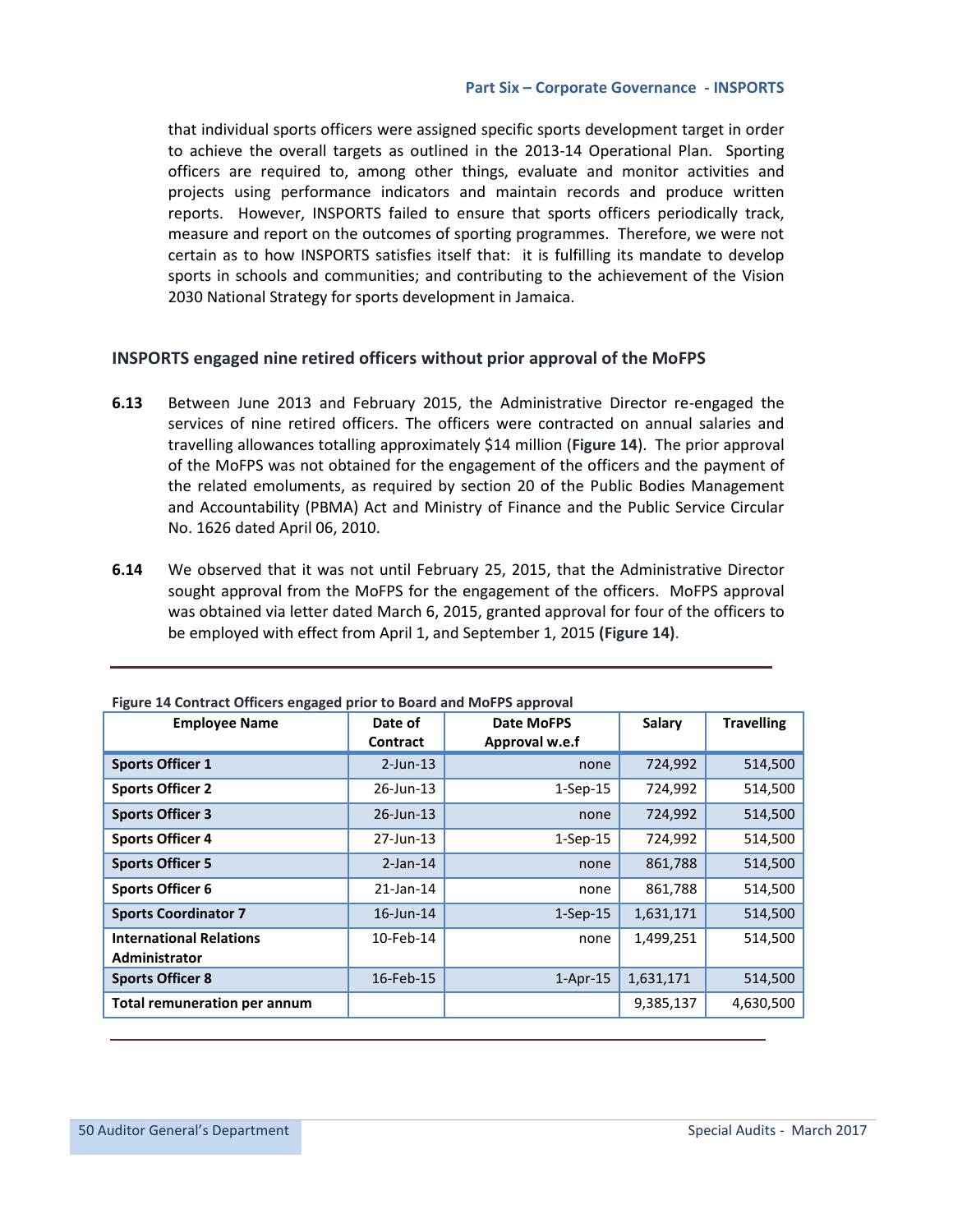## **Internal Control Weaknesses**

Section 6(1)(b) of the PBMA Act requires that every board develop adequate information, control, evaluation and reporting systems within the body. Further, Section 6(1)(a)(i) of the PBMA Act require Boards to take such steps as are necessary for the efficient and effective management of the public body.

- **6.15** Consistent with the Law, we expect that the INSPORTS Board should provide strategic direction to ensure that adequate systems are in place for the efficient and effective management of government resources and ensure that management:
	- i. Develop appropriate SOPs and procedural manuals to guide the management and efficient utilisation of financial, human and other resources;
	- ii. Implement internal controls over all assets, such as fixed assets, inventory and cash;
	- iii. Prepare Accounting records, such as Payment and Journal Vouchers, Receipt/Ticket Books, Cash Book, General Ledger and Accounts Receivables and Payables.

## **INSPORTS failed to implement strong internal controls over its operations**

**6.16** We found that INSPORTS failed to employ strong systems of internal controls over its accounting, financial and operational practices to safeguard the Institute's assets from misuse. The prolonged weaknesses in the control systems, opens the Institute to material errors and other irregularities, which may go undetected for a considerable period. In addition, these weaknesses in the control system also impaired the proper oversight by the Board and the portfolio Ministry.

#### **Absence of appropriate SOPs and procedural manuals**

**6.17** INSPORTS failed to develop and implement adequate standard operational procedures (SOPs) and procedural manuals to guide the administration of its financial and human resource management activities.

The Financial Policies and Procedures Manual to aid in improving the controls processes at the Institute has since been updated. Further, the Human Resource Manual has been prepared and is awaiting review and approval.

*Source: Letter from MCGES (Portfolio Ministry) in response to AuGD draft report dated May 24, 2016.*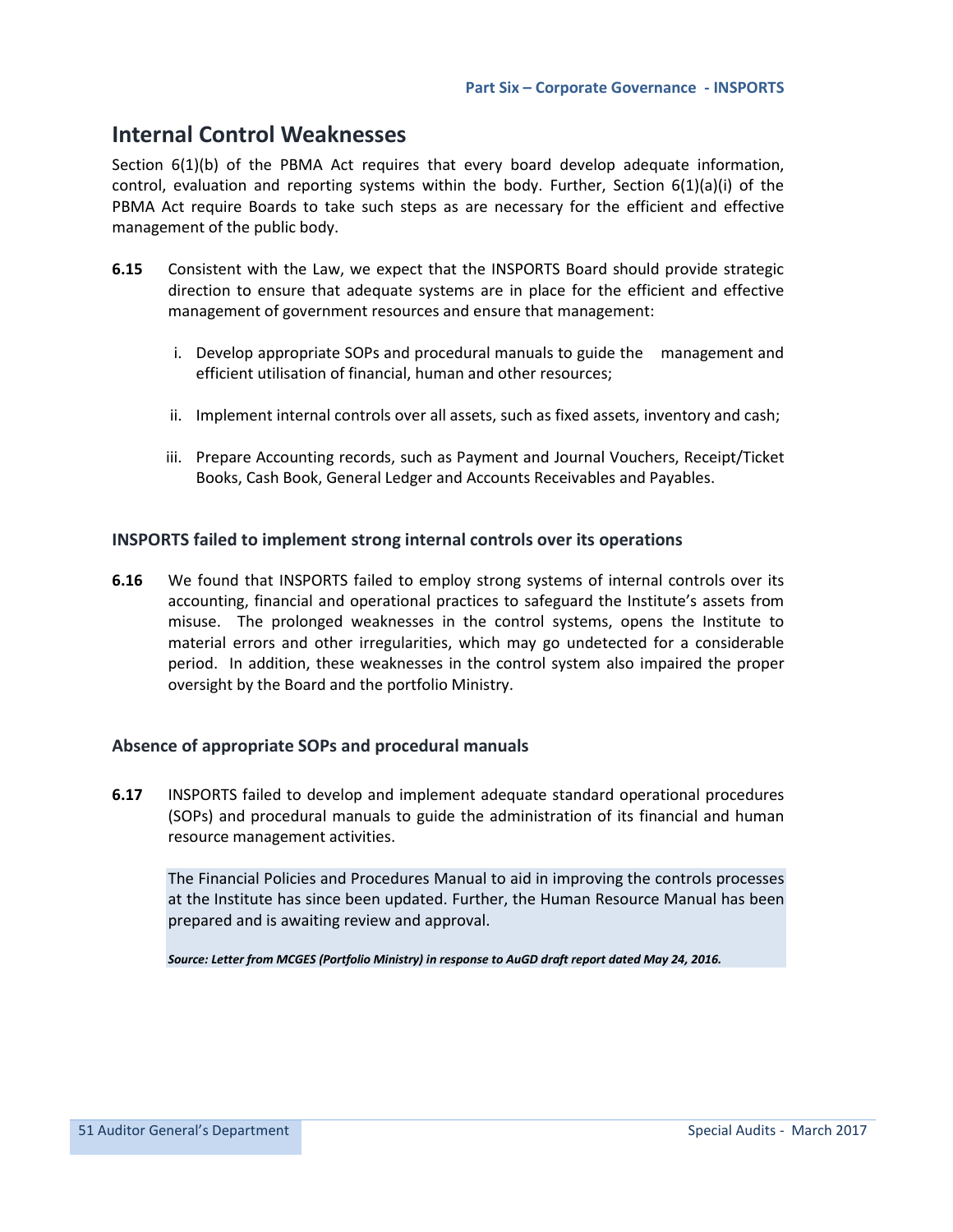#### **INSPORTS not maintaining proper accounting records for payables**

- **6.18** INSPORTS has in place the requisite payment / journal voucher and receipt books to account for expenditure and income earned. Funds lodged into, and expenses made from, designated bank accounts, were reconciled on a monthly basis, with Cash Book maintained by INSPORTS. Ledgers should also be maintained detailing current and noncurrent assets, amounts owed (liabilities) and capital/reserves held by INSPORTS. However, weaknesses in the maintenance of accounting records at INSPORTS prevented us from analysing the Institute's outstanding payables and statutory returns. For example, INSPORTS failed to present a schedule of aged payables and outstanding statutory payments despite repeated requests. This information should be maintained by INSPORTS and form part of the standard accounting and financial records.
- **6.19** The lack of proper controls of financial management, including maintenance of accounting records has contributed to INSPORTS inability to prepare financial reports to enable preparation of audited financial statements for the last 23 years. The absence of audited financial statements prevented the Board from benefiting from a formal review to provide assurance of the accuracy of the reported revenues and expenditure.

#### **Supporting documentation for payments was insufficient**

- **6.20** We reviewed a sample of 321 payment vouchers for the purchase of goods and services over the three-year period March 2013 to May 2014 totalling \$7.5 million. We were unable to sufficiently verify 116 payments totalling \$2.03 million, which underscores the deficiencies in controls previously identified. We observed that 79 of these payments, totalling \$1.2 million, were reportedly made to individuals for services provided at sporting events, such as security, rental of equipment, work at sports programme and field maintenance. However, these payments were only supported either by personal bills or letters signed by the sports coordinators/officers requesting payments. We were unable to determine the validity of the payments as the letters and bills were not presented with requisite information .
- **6.21** For example, a payment of \$35,000 was made to an individual to provide security services at INSPORTS Primary School Championships. However, the personal bill, supporting the payment described the nature of the service as, *"to provide security service for seven (7) games at different venues at \$5,000 five thousand each."* Details of the date, time and venues of the seven games were not provided. The payment was not supported with evidence of an attendance schedule to verify that the service was provided on a given date. Therefore, we were not able to determine the seven games for which the payments were made.
- **6.22** We also found that payments of \$7,500 were being made to three employees of INSPORTS on a weekly basis for the production of identification cards for sporting